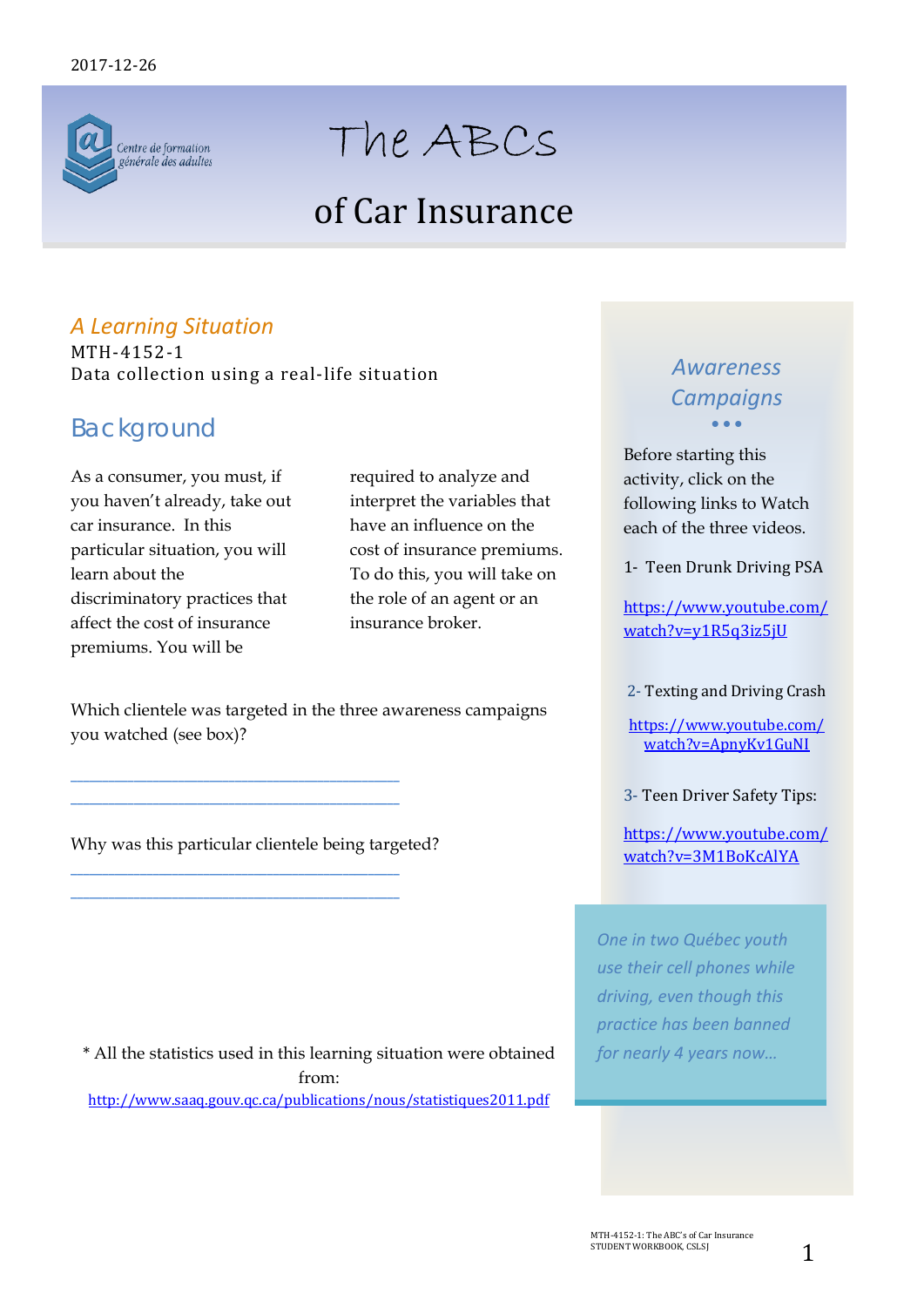## way? *One way? Two*  • • •

You are obliged to have car insurance that covers any damage that your vehicle causes to another vehicle or property.

Known as one way insurance, this insurance must provide for a minimum liability coverage of **\$50,000.** 

Depending on your budget and the value of your vehicle, it is also possible to insure your vehicle for damage, theft or vanadalism. This is known as two way insurance.

*We often hear that the colour of a vehicle has an influence on the insurance premium. Is this true?* 

## **Exercise 1**

Several **criteria** can influence car insurance premiums. Here is an example:



**The Number of Drivers Involved in Accidents for 10,00 license holders, from 1978 to 2011**

Source : http://www.saaq.gouv.qc.ca/publications/nous/statistiques2011.pdf

#### Which variables are correlated in this graph?

- 1) Independent variable
	- 2) Dependent variable

What do you observe?

As a damage insurance agent or broker, who would you charge the most for their insurance premium: a 22-year-old student or a 36-year-old worker? Why?

Is there a link between the age of the driver and the number of accidents? What GENERALIZATION can you make based on this graph?

> **\_\_\_\_\_\_\_\_\_\_\_\_\_\_\_\_\_\_\_\_\_\_\_\_\_\_\_\_\_\_\_\_\_\_\_\_\_\_\_\_\_\_\_\_\_\_\_\_ \_\_\_\_\_\_\_\_\_\_\_\_\_\_\_\_\_\_\_\_\_\_\_\_\_\_\_\_\_\_\_\_\_\_\_\_\_\_\_\_\_\_\_\_\_\_\_\_ \_\_\_\_\_\_\_\_\_\_\_\_\_\_\_\_\_\_\_\_\_\_\_\_\_\_\_\_\_\_\_\_\_\_\_\_\_\_\_\_\_\_\_\_\_\_\_\_**

**\_\_\_\_\_\_\_\_\_\_\_\_\_\_\_\_\_\_\_\_\_\_\_\_\_\_\_\_\_\_\_\_\_\_\_\_\_\_\_\_\_\_\_\_\_\_\_\_**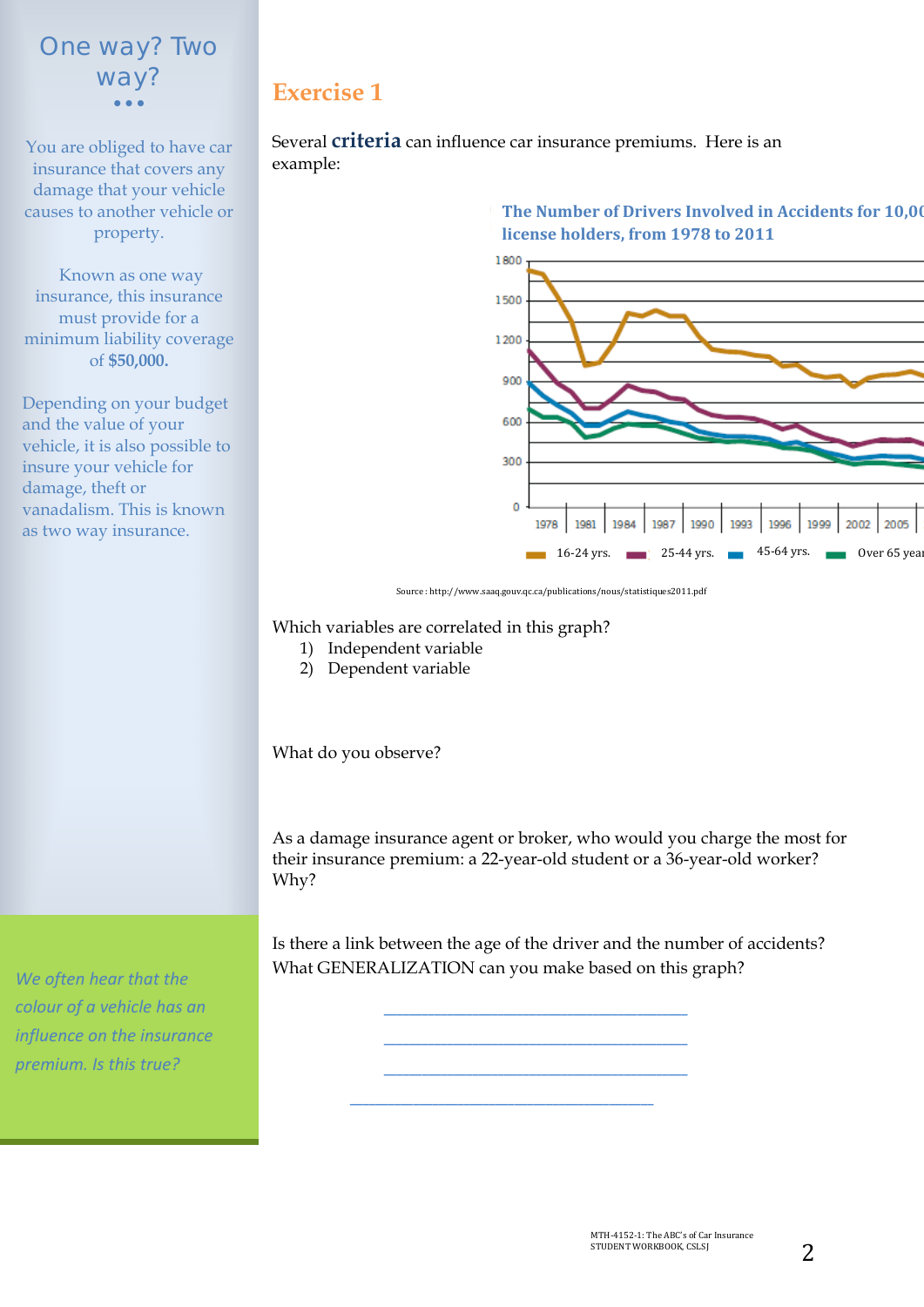The table below shows the number of young people (16-24 years) with driving licences and the number of licences issued from 2000 to 2011.

| Year | $16-24$ years | <b>Total</b>  |  |  |  |  |  |  |
|------|---------------|---------------|--|--|--|--|--|--|
| 2000 | 497 697       | 4 4 9 6 9 9 7 |  |  |  |  |  |  |
| 2001 | 494 180       | 4 5 4 5 4 6 1 |  |  |  |  |  |  |
| 2002 | 488 567       | 4599815       |  |  |  |  |  |  |
| 2003 | 483 670       | 4 655 612     |  |  |  |  |  |  |
| 2004 | 482 374       | 4724710       |  |  |  |  |  |  |
| 2005 | 477798        | 4777429       |  |  |  |  |  |  |
| 2006 | 479 117       | 4 841 176     |  |  |  |  |  |  |
| 2007 | 486 222       | 4 909 380     |  |  |  |  |  |  |
| 2008 | 496 989       | 4 973 573     |  |  |  |  |  |  |
| 2009 | 509 369       | 5 027 848     |  |  |  |  |  |  |
| 2010 | 531 078       | 5 105 623     |  |  |  |  |  |  |
| 2011 | 528 618       | 5 156 353     |  |  |  |  |  |  |

#### *Number of licence holders among 16-24 year olds and*

*in the total population*

Since 1978, the number of driving licence holders has increased at an average annual rate of 1.5% .

http://www.saaq.gouv.qc.ca/publications/nous/statistiques2011.pdf

What is the relationship between the year and the number of young people (16-24 years) with driving licences? Quantify this relationship.

What is the relationship between the year and the total number of driving licence holders? Quantify this relationship.

From 2000 to 2011, what is the relationship between the number of young people (16-24 years) with driving licences and the total number of driving licence holders? Quantify this relationship.

He What percentage of driving licences were nts aged between 17 and 23 years (all had clean issued to young drivers in 2011?

According to Graph #1, what percentage Manual According to Graph #1, what percentage (approximately) of young drivers were and the studient workBook, CSLS involved in accidents in 2011?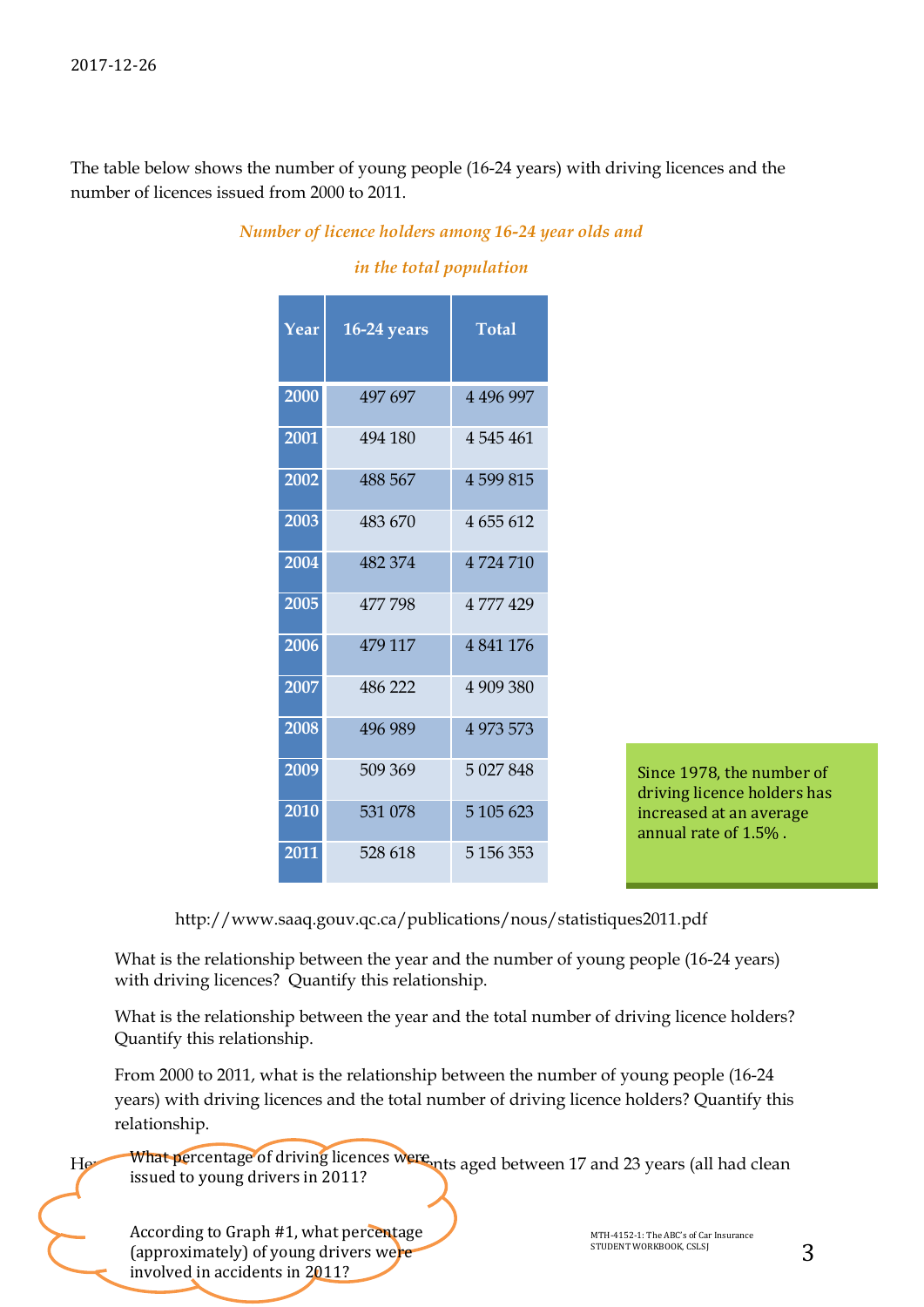#### 2017-12-26

driving records and owned similar model vehicles) carried out between the October 22 and November 6, 2012 at an adult education centre in Alma, Québec.

#### *Cost of the car insurance premium (one way) for students at an adult education centre*

| Age | Cost of the<br>premium<br>(\$/year) |
|-----|-------------------------------------|
| 17  | 438                                 |
| 18  | 468                                 |
| 20  | 400                                 |
| 19  | 742                                 |
| 21  | 345                                 |
| 17  | 456                                 |
| 19  | 404                                 |
| 18  | 456                                 |
| 18  | 445                                 |
| 20  | 311                                 |
| 23  | 278                                 |
| 21  | 308                                 |
| 17  | 482                                 |

A car is stolen every 17 minutes in Québec…

Create a scatter plot from the data in the table above and find the relationship between the age of the driver and the cost of the insurance premium. Correctly identify the parts of the graph: title, identification of axes, units of measurements.

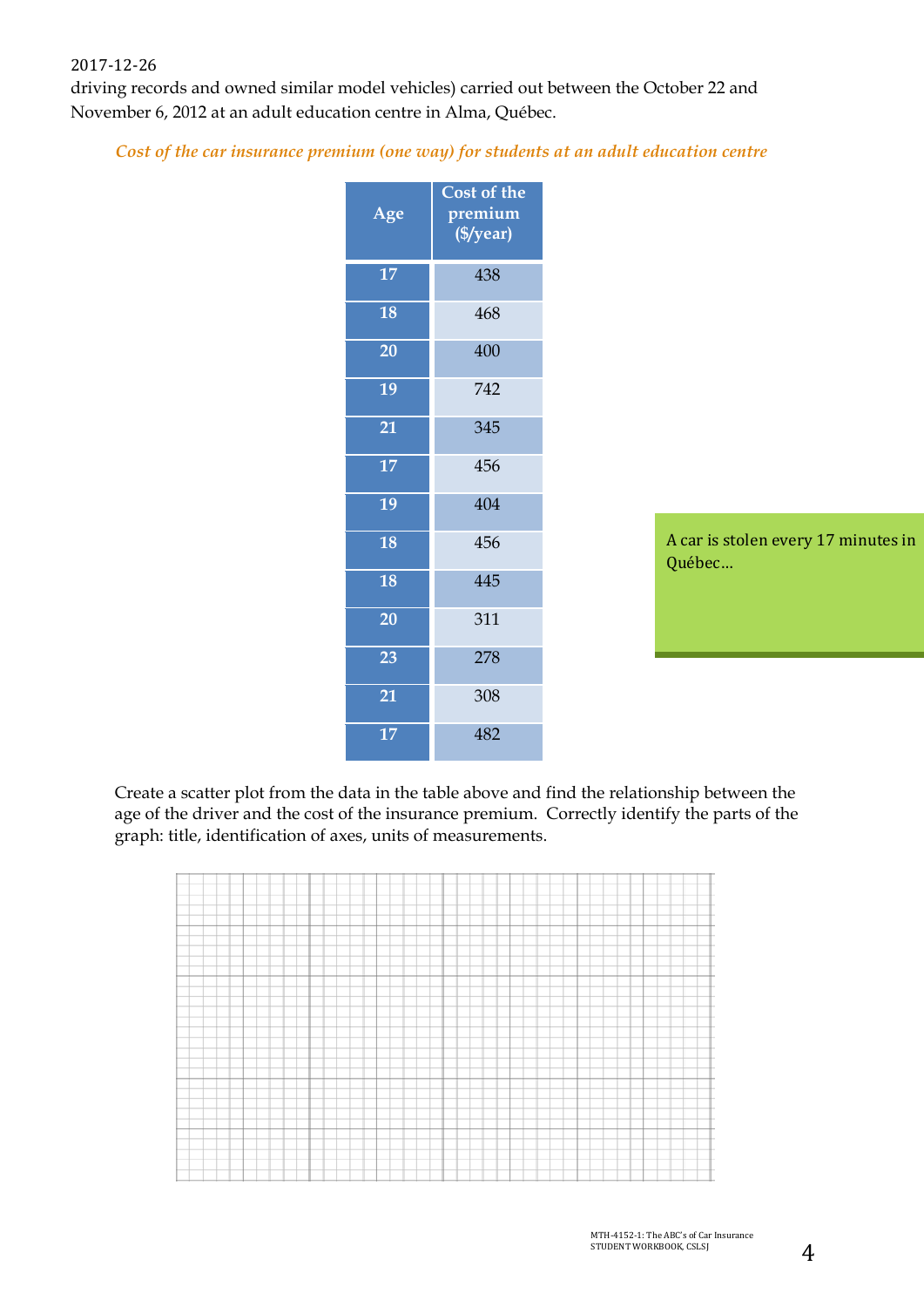What could have skewed the results of this survey?

From the graph, find the relationship between the age of the driver and the premium paid. Quantify this relationship. How should you use the coordinate (19,742) when calculating this relationship? Find an explanation for this coordinate…

Would the graph have been the same if women had been surveyed? Explain your answer.

What method can be used to estimate the cost of a premium for a 30-year-old driver?

You have just demonstrated the relationship between the age of the insuree and the cost of the premium.

> *An insuree who uses his vehicle to make restaurant deliveries must pay a higher premium than someone who is only using his vehicle to drive to work…*

Insurability criteria

• • •

You may be asked several questions when the insurance premium for your vehicle is being calculated.

Certain questions will be about the driver whereas others will be about the vehicle.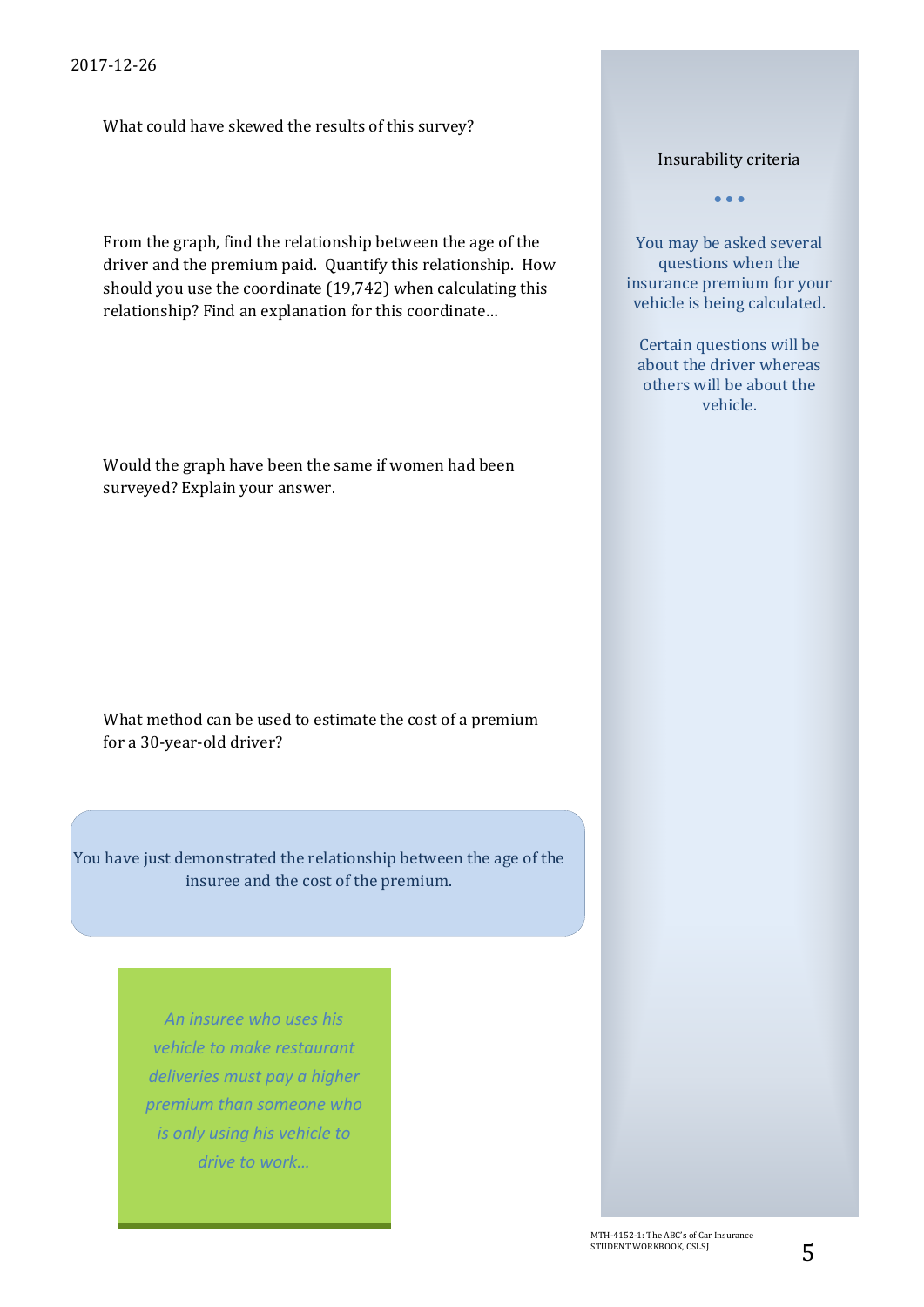#### 2017-12-26 Some history

• • •

The public automobile insurance plan was implemented by Minister Lise Payette in **1978**. It covers compensation for Québec victims of road accidents, idemnity in the case of death and the repatriation of Québec casualties abroad.

Financed from an annual contribution, it is paid by all Québec drivers regardless of the class of driving permit held and the number of demerit points accumulated on their driving record.

• • •

The *Société de l'assurance automobile du Québec*  (SAAQ) is a crown corporation that is responsible for licensing vehicles and drivers in the province and for providing insurance to all drivers, passengers, pedestrians, cyclists and motorcyclists in Québec, whether or not they are at fault for an accident on the road.

## **Exercise 2**

Several students and teachers at your Centre own a car and so have insurance.

In the next part of this situational problem, you must prove whether or not a relationship exists between one of the insurability criteria (chosen by you) and the premium paid.

For example, the cost of the premium versus the number of claims.

Before starting, make a list of criteria related to:

#### The driver:

 **\_\_\_\_\_\_\_\_\_\_\_\_\_\_\_\_\_\_\_\_\_\_\_\_\_\_\_\_\_\_\_\_\_\_\_\_\_\_\_\_\_ \_\_\_\_\_\_\_\_\_\_\_\_\_\_\_\_\_\_\_\_\_\_\_\_\_\_\_\_\_\_\_\_\_\_\_\_\_\_\_\_\_ \_\_\_\_\_\_\_\_\_\_\_\_\_\_\_\_\_\_\_\_\_\_\_\_\_\_\_\_\_\_\_\_\_\_\_\_\_\_\_\_\_ \_\_\_\_\_\_\_\_\_\_\_\_\_\_\_\_\_\_\_\_\_\_\_\_\_\_\_\_\_\_\_\_\_\_\_\_\_\_\_\_\_**

#### The vehicle:

 $\mathcal{L} = \{ \mathcal{L} \}$  **\_\_\_\_\_\_\_\_\_\_\_\_\_\_\_\_\_\_\_\_\_\_\_\_\_\_\_\_\_\_\_\_\_\_\_\_\_\_\_\_\_ \_\_\_\_\_\_\_\_\_\_\_\_\_\_\_\_\_\_\_\_\_\_\_\_\_\_\_\_\_\_\_\_\_\_\_\_\_\_\_\_\_ \_\_\_\_\_\_\_\_\_\_\_\_\_\_\_\_\_\_\_\_\_\_\_\_\_\_\_\_\_\_\_\_\_\_\_\_\_\_\_\_\_**

Which criterion will you link to the premium?

**\_\_\_\_\_\_\_\_\_\_\_\_\_\_\_\_\_\_\_\_\_\_\_\_\_\_\_\_\_\_\_\_\_\_\_\_\_\_\_\_\_\_\_\_\_\_\_\_\_\_\_\_\_\_\_\_\_\_\_**

Your action plan must include, at a **minimum**:

- A collection of data (an existing one or one done by you)

- A scatter plot

Validate your plan with your teacher and*make a hypothesis* about the relationship that this activity will reveal…